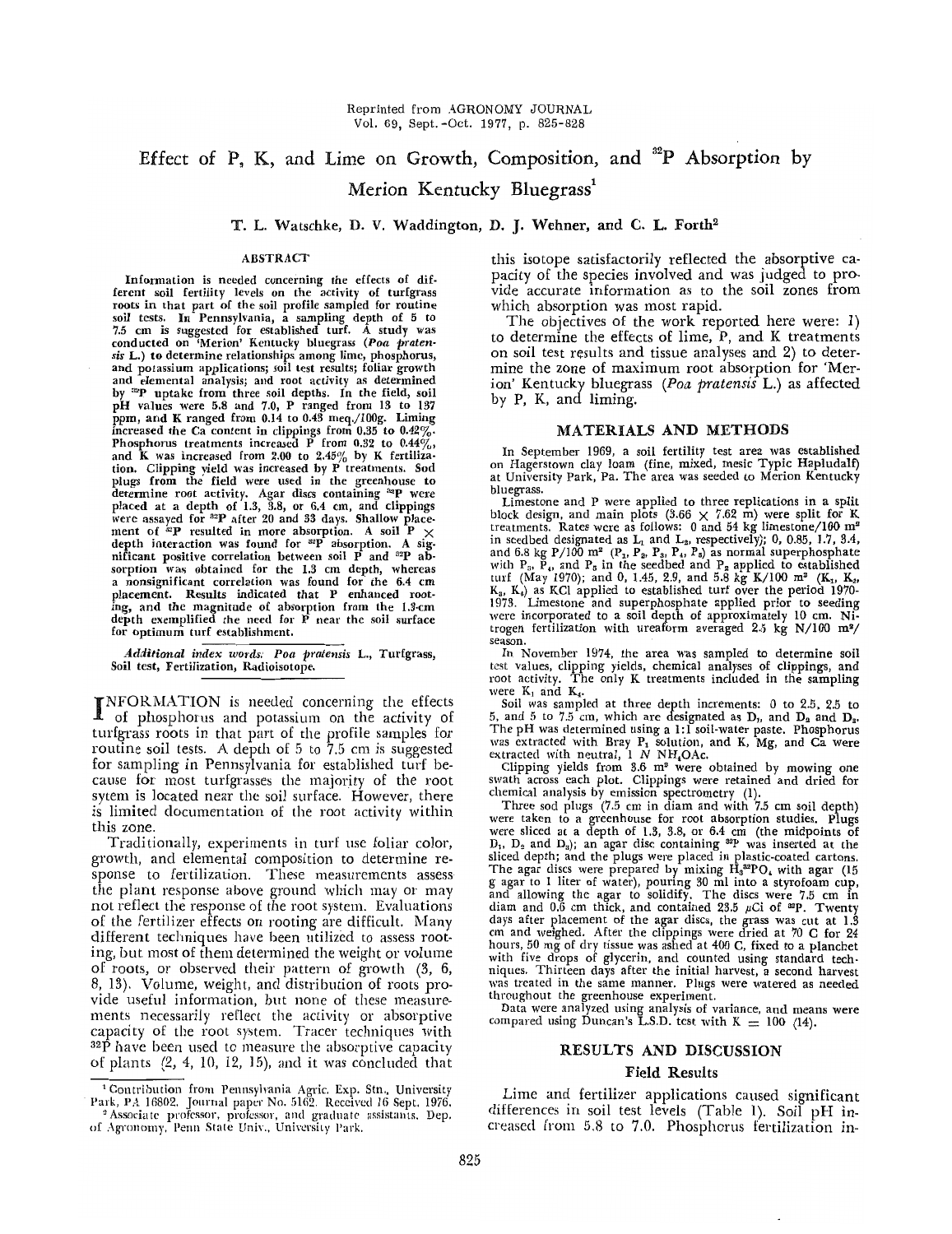| Soil test value                                                                               | Lime                                                            |                                                                          |                                                     |                                                     |                                                      |                                                                 |                                                     |                                                             |                                                                                       |                                                     | Soil depth                                                                                         |                                                                      |  |
|-----------------------------------------------------------------------------------------------|-----------------------------------------------------------------|--------------------------------------------------------------------------|-----------------------------------------------------|-----------------------------------------------------|------------------------------------------------------|-----------------------------------------------------------------|-----------------------------------------------------|-------------------------------------------------------------|---------------------------------------------------------------------------------------|-----------------------------------------------------|----------------------------------------------------------------------------------------------------|----------------------------------------------------------------------|--|
|                                                                                               | $\mathbf{L}_{1}$                                                | ديا                                                                      |                                                     |                                                     |                                                      |                                                                 |                                                     | r.                                                          | $K_4$                                                                                 | D.                                                  | D,                                                                                                 | $\mathbf{D}$                                                         |  |
| pH<br>P (ppm)<br>$K$ (% satn)<br>$Mg$ (% satn)<br>Ca(% <sub>satn</sub> )<br>$CEC$ (meq/100 g) | 5.8 <sub>bt</sub><br>59<br>a<br>2.8a<br>5.0a<br>48.7 b<br>10.1a | 7.0a<br>51<br>$\mathbf{a}$<br>2.8a<br>4.7 <sub>b</sub><br>84.5a<br>10.1a | 6.4 a<br>13<br>d<br>2.8a<br>5.3 a<br>65.8 a<br>9.8a | 6.4a<br>22<br>₫<br>2.6a<br>4.9ab<br>67.0 a<br>10.0a | 6.4a<br>38<br>c.<br>3.0a<br>5.0ab<br>63.9 a<br>10.2a | 6.4 a<br>65<br>b<br>2.8a<br>4.8 <sub>b</sub><br>68.5 a<br>10.0a | 6.4a<br>137<br>a<br>2.8a<br>4.2c<br>67.6 a<br>10.4a | 6.4a<br>56a<br>1.4 b<br>4.9 a<br>69.0 a<br>9.9 <sub>b</sub> | 6.3 <sub>b</sub><br>54<br>a<br>4.2a<br>4.8 <sub>b</sub><br>64.2 <sub>b</sub><br>10.3a | 6.3 с<br>55<br>b<br>3.3a<br>5.7a<br>63.0 c<br>10.5a | 6.4 <sub>b</sub><br>61<br>а<br>2.6 <sub>b</sub><br>4.7 <sub>b</sub><br>66.4 b<br>10.2 <sub>b</sub> | 6.5a<br>50<br><b>c</b><br>2.5 <sub>b</sub><br>4.2c<br>70.3 a<br>9.6c |  |

Table 1. Effect of P, K, and lime treatments and sampling depth on soil test results.

† Means for lime, P, K, and soil depth treatments followed by the same letter are not significantly different.

Table 2. Effect of treatments on soil test results at three depths.

| Soil                                      | Lime              |                   |                |                |                |                |                   |                      |                      |  |
|-------------------------------------------|-------------------|-------------------|----------------|----------------|----------------|----------------|-------------------|----------------------|----------------------|--|
| depth                                     | L,                | L,                | Р,             | Р,             | $P_3$          | $P_{a}$        | P5                | ĸ,                   | Ka                   |  |
| cm                                        | meg $Ca/100 g$    |                   | $ppm P$ $---$  |                |                |                |                   | meq K/100 g          |                      |  |
| $-2.5$<br>0<br>$2.5 - 5.0$<br>$5.0 - 7.5$ | 5.0<br>4.7<br>5.1 | 8.2<br>8.8<br>8.2 | 14<br>14<br>12 | 24<br>22<br>21 | 36<br>42<br>36 | 58<br>79<br>58 | 144<br>148<br>120 | 0.18<br>0.13<br>0.11 | 0.52<br>0.39<br>0.37 |  |
| Avg.                                      | 4.9 <sub>b</sub>  | 8.4 a             | 13 d           | 22d            | 38 с           | 65 b           | 137 a             | 0.14 <sub>b</sub>    | 0.43a                |  |

creased the Bray  $P_1$  extractable P from 13 to 137 ppm, and K increased the exchangeable K from  $0.14$  to  $0.43$ meq/IOO g soil. Significant differences also occurred

A K treatment  $\chi$  soil depth interaction (P = 0.01) occurred because the decrease in soil K with depth was greater when K fertilizer was applied (Table 2). The higher K near the surface on the unfertilized plots  $(K<sub>1</sub>)$  could possibly be attributed to contributions from plant tissue and the slightly higher cation exchange capacity near the surface. Lime  $\times$  depth (P = 0.05) capacity hear the surface. Line  $\times$  depth ( $F = 0.00$ )<br>and  $P \times$  depth ( $P = 0.01$ ) were other significant interactions near the surface. Except for the no P and the surface applied  $P_2$  treatments, soil test P was greatest at the  $2.5$  to  $5.0$  cm depth. The effect of the surface applied  $P_2$  treatment was apparent throughout the entire sampling depth. Calcium on the limed plots was also highest at 2.5 to 5.0 cm. The reason for higher Ca and P at  $2.5$  to  $5.0$  cm was not apparent. The lime and P had been applied 5 years prior to this sampling, and available levels of both Ca and P in the soil decreased over this period. Previous soil tests were not taken at different depths, bécatise it could not be ascertained whether the differences were present after lime and P incorporation or whether differential uptake and P fixation could have been mvolved.

Average elemental concentrations in the clippings were as follows: P, 0.37%; K, 2.22%; Ca, 0.38%; Mg, 0.17%; Mn, 49 ppm; Fe, 84 ppm; Cu, 13 ppm; B, 8 ppm; AI, 24 ppm; Zn, 36 ppm; and Na, 33.ppm. Treatments  $P_1$ , through  $P_5$  gave P concentrations of 0.32, 0.35, 0.36, 0.38, and  $0.44\%$  respectively, with all differences being significant except 0.35 and 0.36. Potassium fertilization increased K from 2.00 to 2.45 $\%$  and decreased Ca  $(0.42 \text{ to } 0.34\%)$ , Mg  $(0.18 \text{ to } 0.15\%)$ , Mn (53 to 46 ppm), Zn (38 to 34 ppm), and Na (42 to 25 ppm). Liming increased Ca  $(0.35$  to  $0.42\%)$ , but decreased Mn  $(54 \text{ to } 44 \text{ ppm})$  and Zn  $(39 \text{ to } 33 \text{ ppm})$ . Other differences were small in magnitude or nonsignificant.

In the field, turf fertilized at the three highest P rates outyielded the 0 and 0.85 kg  $P/100~{\rm m}^2$  rates (Table 3); however, yields for P rates ranging from  $1.7$  to 6.8 kg  $P/100$  m<sup>2</sup> were not significantly different. It has been previously shown that increased P levels caused increased top growth of Merion Kentucky bluegrass (5, 7). King and Skogley (8) found that the turf quality and growth differences from P treatments imposed during turf establishment were inconsistent, generally lasting only a few months; however, a growth response was still apparent after 5 years on our test area. Soil test values for P were lughly correlated With added P ( $r = 0.99$ ) and foliar P ( $r = 0.98$ ); however, yields did not reflect the incremental increases in soil  $P(r = 0.69)$ ; not significant at 0.05).

There were no significant differences in clipping yields in the field due to liming or K fertilization.

### Greenhouse Results

*Yield.* As in the field, P significantly influenced clipping yields (Table 3). On the first clipping date, only turf fertilized at  $P_5$  outyielded that at  $P_1$ . By the second clipping date (33 days after placement in the greenhouse) both  $P_4$  and  $P_5$  outyielded  $P_1$ . When yields for the two harvest dates were combined and represented a longer growing period, all turf fertilized with P outyielded unfertilized turf. Correlation between soil P and yield was improved over field results ( $r = 0.97**$  for first harvest;  $r = 0.78$  (N.S. at 0.05) for second harvest; and  $r = 0.92*$  for combined harvests).3 These correlations were slightly lower than those found for tissue P and yield, which were 0.97, 0.87, and 0.98 for the first, second and combined harvests respectively. Hall and Miller (5) also found that tissue P and yield were better correlated than soil test P and yield.

No significant differences in growth occurred from lime or K treatments. However, for both treatments more growth occurred during the 13 days after the first clipping than during the 20 days preceding.

On the first clipping date, turf from plugs that had the greatest soil depth had significantly more growth than plugs that were shorter. This may be attributed to less disturbance to the root system. However, by the second clipping, yields from all three plug depths were significantly different. With time, yields from 3.8 and 6.4 em plugs increased more than these from 1.3 em plugs.

<sup>32</sup>P Uptake. Regardless of the other treatments (lime, P, or K), deeper placement of <sup>32</sup>P resulted in less absorption (Table 4). Apparently, fewer roots and/or a lower activity of those present contributed to this phenomenon. Less absorption at lower depths

<sup>&</sup>lt;sup>3</sup> \*, \*\* Significant at the 0.05 and 0.01 levels, respectively; NS  $=$  not significant.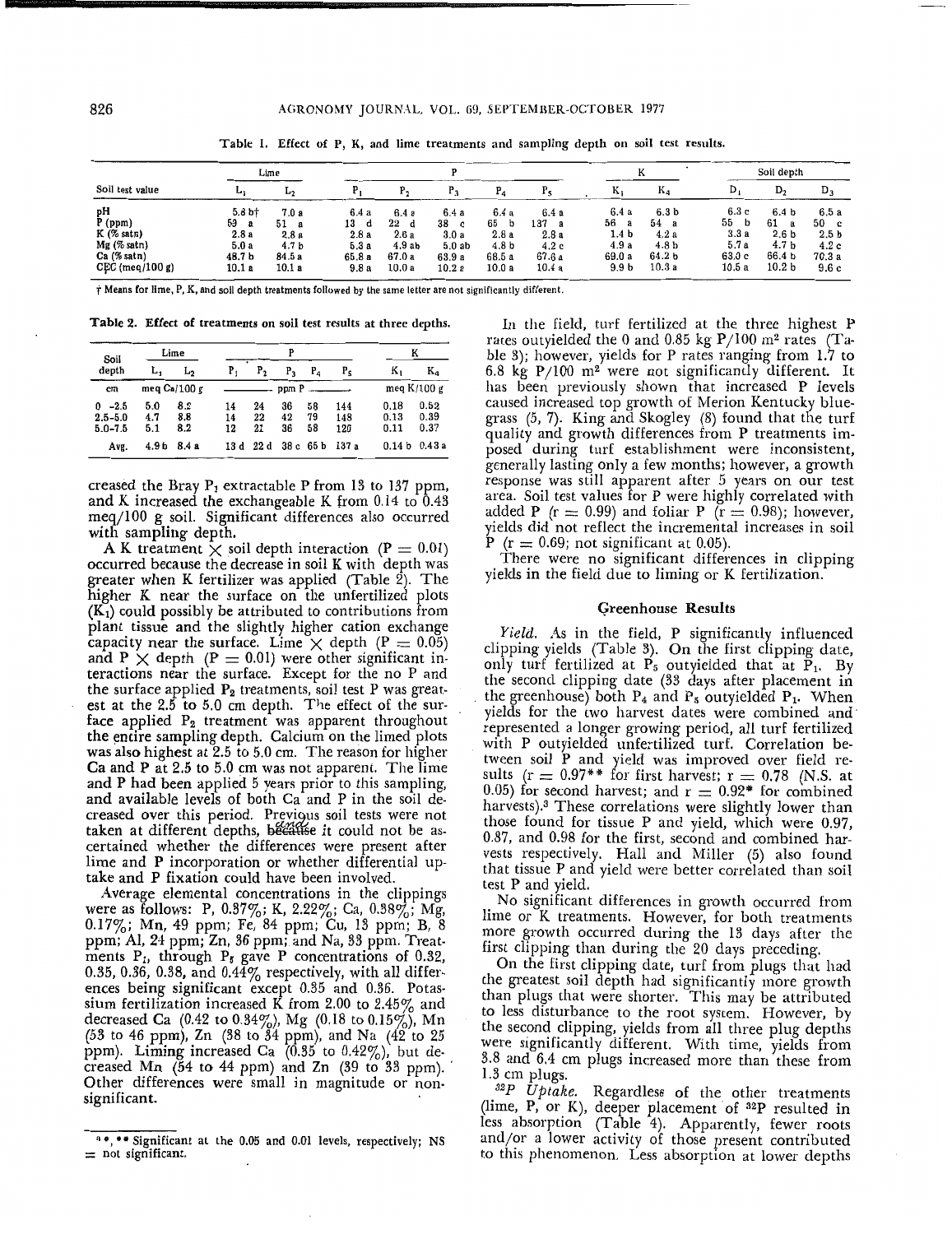|                             |                          | Lime                   |                                    | D                                 |                             |                                   |                        |                        | K                       |                                   | Soil depth (cm)                    |                         |  |
|-----------------------------|--------------------------|------------------------|------------------------------------|-----------------------------------|-----------------------------|-----------------------------------|------------------------|------------------------|-------------------------|-----------------------------------|------------------------------------|-------------------------|--|
| Harvest                     | Aa t                     | <b>Lo</b>              |                                    |                                   | $P_3$                       | $P_{a}$                           |                        | ĸ,                     | K,                      | 1.3                               | 3.8                                | 6.4                     |  |
|                             |                          | mg clippings/plug      |                                    |                                   |                             |                                   |                        |                        |                         |                                   |                                    |                         |  |
| First<br>Second<br>Combined | 181 at<br>281 a<br>231 a | 149 a<br>245a<br>197 a | 150 b<br>233 <sub>b</sub><br>192 d | 154 <sub>b</sub><br>264ab<br>209c | 166 ab<br>258ab<br>$212$ bc | 165ab<br>279a<br>222 <sub>b</sub> | 189 a<br>283 a<br>236a | 160 a<br>260 a<br>210a | 170 a<br>266 a<br>218 a | 154 <sub>b</sub><br>242c<br>198 b | 158 b<br>262 b<br>211 <sub>b</sub> | 183 а<br>284 a<br>234 a |  |
|                             |                          | g clippings/plot       |                                    |                                   |                             |                                   |                        |                        |                         |                                   |                                    |                         |  |
| Field harvest               | 66 a                     | 59 a                   | 53 b                               | `50 b                             | 70 a                        | 68 a                              | 70 a                   | 62 a                   | 62a                     |                                   |                                    | $\mathbf{r}$            |  |

Table 3. Effect of P, K, and lime treatments and plug depth on the clipping yield of Merion Kentucky bluegrass.

t For each harvest and treatment, means followed by the same letter are not significantly different.

Table 4. Effect of P, K, and lime treatments on uptake of <sup>32</sup>P at three soil depths by Merion Kentucky bluegrass.

|                           | Lime                         |                                       |                            |                               |                             |                            |                             | ĸ                          |                            |                                    |
|---------------------------|------------------------------|---------------------------------------|----------------------------|-------------------------------|-----------------------------|----------------------------|-----------------------------|----------------------------|----------------------------|------------------------------------|
| Soil depth                | <b>L</b>                     | L <sub>2</sub>                        | $P_1$                      | $P_{2}$                       | $P_3$                       | $P_{4}$                    | $P_5$                       | $K_1$                      | $K_4$                      | Avg.                               |
| cm                        | Counts/min./mg leaf tissue - |                                       |                            |                               |                             |                            |                             |                            |                            |                                    |
|                           |                              |                                       |                            |                               | First harvest               |                            |                             |                            |                            |                                    |
| 1.3<br>3.8<br>6.4<br>Avg. | 466<br>290<br>178<br>311a    | 325<br>144<br>133<br>201 <sub>b</sub> | 308<br>120<br>157<br>195c  | 391<br>162<br>182<br>$245$ bc | 345<br>242<br>147<br>245 bc | 452<br>310<br>178<br>313a  | 480<br>251<br>116<br>282 ab | 408<br>215<br>160<br>261 a | 382<br>220<br>151<br>251 a | 395 a<br>217 <sub>b</sub><br>156 с |
|                           |                              |                                       |                            |                               | Second harvest              |                            |                             |                            |                            |                                    |
| 1.3<br>3.8<br>6.4<br>Avg. | 519<br>384<br>263<br>389 a   | 422<br>201<br>247<br>290 а            | 378<br>210<br>390<br>326 a | 493<br>285<br>273<br>350 a    | 453<br>318<br>196<br>322a   | 478<br>384<br>212<br>358 a | 551<br>265<br>204<br>340 a  | 473<br>293<br>280<br>348 a | 468<br>292<br>231<br>330 a | 471 a<br>292 b<br>255 <sub>b</sub> |

t For each harvest, means followed by the same letter are not significantly different.

has been reported by O'Donnell and Love (10). They found this relationship of uptake and depth to be consistent to 76.2 em.

On the first clipping date, absorption of <sup>32</sup>P from  $D_1$  was nearly twice that from  $D_2$  and more than twice that from  $D_3$ . Since most new roots are initiated from crown buds it should be expected that more absorption would occur near the soil surface. Because more <sup>32</sup>P was taken up from  $D_1$  than  $D_2$  and  $D_3$  combined, the nutrient status of this zone is most important.

The greater root activity near the surface, com· bined with clipping removal, may account for soil P levels being' slightly lower at 0 to 2.5 cm than at 2.5 to 5.0 cm for  $P_3$ ,  $P_4$ , and  $P_5$  (Table 2). This effect did not occur with the no P or the surface applied  $P_2$ treatment.

On both clipping dates, more absorption occurred for  $L_1$  than  $L_2$ . The pH values for  $L_1$  and  $L_2$  were 5.8 and 7.0 respectively. Liming has been shown by Riley and Barker (II) to decrease the P level in solution. They also reported that root length decreased as the pH increased from 4.7 to 7.5. Research by Miller et al.  $(9)$  using <sup>33</sup>P has shown that in more acid conditions the higher ratio of  $H_2PO_4^-/HPO_4^2^-$  prevented precipitation of Ca and P at the soil-root interface and increased absorption.

For the first harvest, differences in <sup>32</sup>P absorption occurred among the P treatments. Turf fertilized at the two higher  $P$  rates absorbed more  $32P$  than turf that was not fertilized with P. By the second harvest, these differences across the P treatments did not exist. However, a significant depth  $\times$  P interaction occurred for both harvests. Uptake of  ${}^{32}P$  increased from  $P_1$ to  $P_5$  for  $D_1$ . The correlation of absorption with soil P level for this depth was  $r = 0.83$  and 0.80 (both significant at 0.05) for harvests 1 and 2 respectively. However, at  $D_2$  these correlations dropped to 0.66 and 0.21 (NS) and at  $D_3$  these correlations were negative and not significant  $(-0.72 \text{ and } -0.62)$ . Reasons for this interaction were not apparent; however, differences in root elongation due to P treatment, the number and absorbing capacity of the roots, and/or the competitive uptake of labeled vs. nonlabeled P, may have caused this depth  $\times$  P interaction.

Results from this study indicated that P enhanced the magnitude of absorption at  $D_1$ , compared to that at  $D_2$  and  $D_3$  which exemplifies the need for P near the soil surface. Such placement would be of prime importance during turf establishment.

## LITERATURE CITED

- 1. Baker, D. E., G. W. Gorsline, C. B. Smith, W. 1. Thomas, W. E. Grube, and J. L. Ragland. 1964. Technique for rapid analysis of corn leaves for eleven elements. Agron. J. 56: 133-136.
- 2. Burton, G. *W.,* E. H. DeVane, and R. L. Carter. 1954. Root penetration, distribution. and activity in southern grasses measured by yields, drought symptoms, and P<sup>82</sup> uptake.
- Agron. J. 46:229·233. 3. Fox, R. L., J. E. Weaver, and R. C. Lipps. 1953. Influence of certain soil-profile characteristics upon the distribution of roots of grasses. Agron. J. 45:583-589.
- 4. Hammes, J. K., and J. F. Bartz. 1963. Root distribution and development of vegetable crops as measured by radioactive phosphorus injection technique. Agron. J. 55: 329-333.
- 5. Hall, J. R., and R. W. Miller. 1974. Effect of phosphorus, season, and method of sampling on foliar analysis of Ken-tucky bluegrass. p. 155·171. *In* E. C. Roberts (ed.) Proceedings of the second international turfgrass research conference. Am. Soc. Agron. and Crop Sci. Soc. Am., Madison, Wis.
- 6. Harrison, C. M. 1931. Effect of cutting and fertilizer appli-
- cations on grass development. Plant Physio!. 6:669-685. 7. Juska, F. V., A. A. Hanson, and C. J. Erickson. 1965. Effects of phosphorus and other treatments on the development of red fescue, Merion, and Common Kentucky bluegrass. Agron. J. 57:75-78.
- 8. King, J. W. and C. R. Skogiey. 1969. Effect of nitrogen and phosphorus placements and rates on turfgrass establispment. Agron. J. 61:4-6.